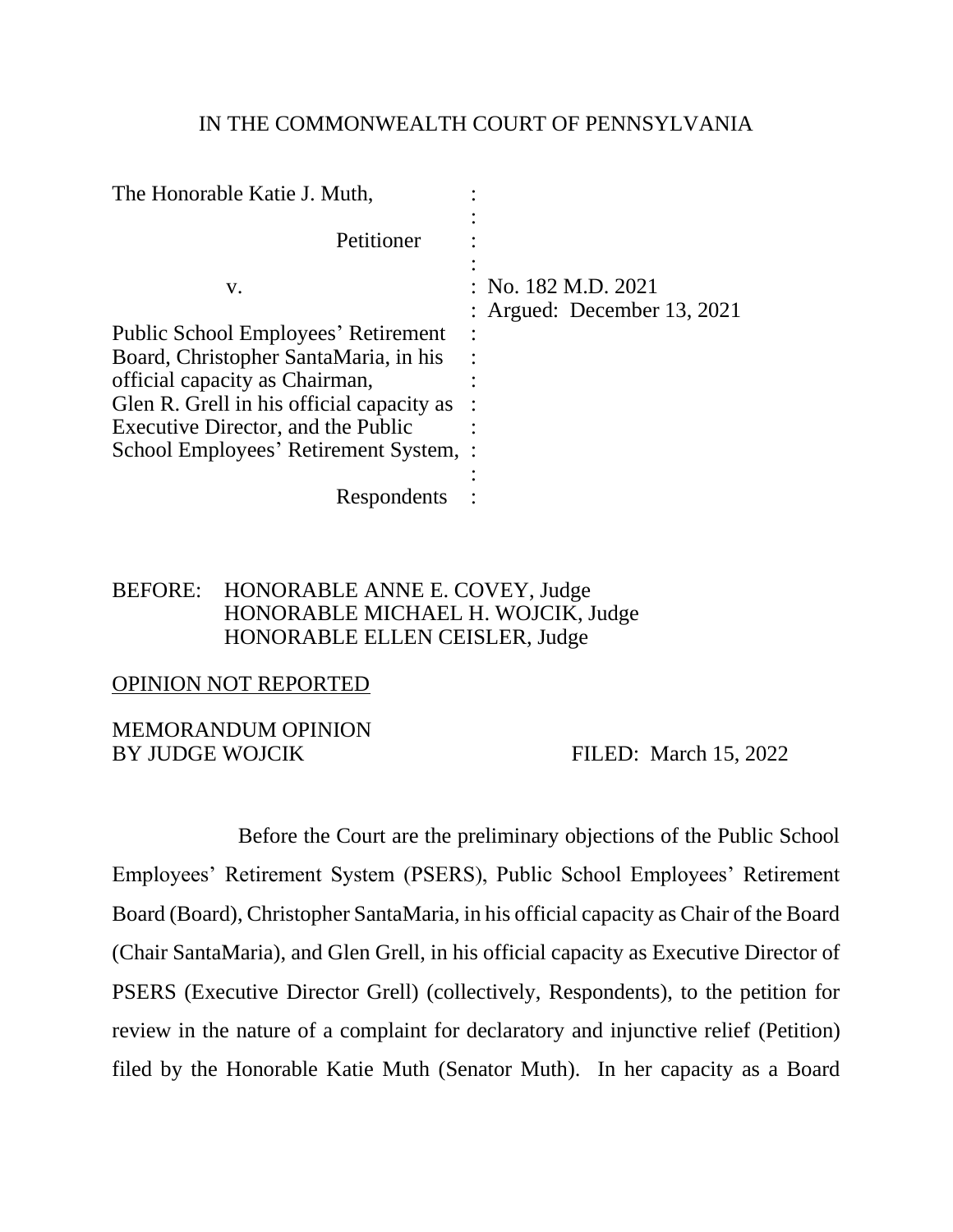member, Senator Muth asks this Court to issue an order declaring that she has the right to access and inspect various PSERS documents in order to fulfill her statutory obligation to manage the PSERS pension fund. Respondents filed preliminary objections in the nature of a demurrer to Senator Muth's Petition, averring that the Petition should be dismissed for legal insufficiency pursuant to Pa.R.Civ.P. 1028(4), and also averring that the Petition should be dismissed for mootness, laches, unclean hands, and identification of the wrong parties. On January 19, 2022, Senator Muth filed an application to supplement the record, which we will address with Respondents' preliminary objections. Senator Muth sought to supplement the record with her written attestation in which she attested to the Board's cancellation of its January 18, 2022 meeting at which Board members were scheduled to receive the results of its internal investigation into PSERS' finances, with no firm rescheduled meeting date. Respondents filed their opposition to Senator Muth's application on January 21, 2022. After careful review, we overrule Respondents' preliminary objections and grant Senator Muth's application to supplement the record.

In an October 1, 2021 per curiam Order and Memorandum Opinion (Memorandum Opinion), this Court overruled Senator Muth's preliminary objections to Respondents' preliminary objections, addressed certain procedural issues, and denied Senator Muth's request for attorney's fees. The facts as set forth in the Petition and summarized in our Memorandum Opinion are as follows:

> PSERS is an independent agency of the Commonwealth that administers a 64 billion dollar pension plan for Pennsylvania's retired public school employees. Petition ¶7. PSERS is currently under federal investigation by the Department of Justice (DOJ). *Id.* ¶9. According to public reports, the DOJ's investigation concerns the Board's adoption of inaccurate figures for performance in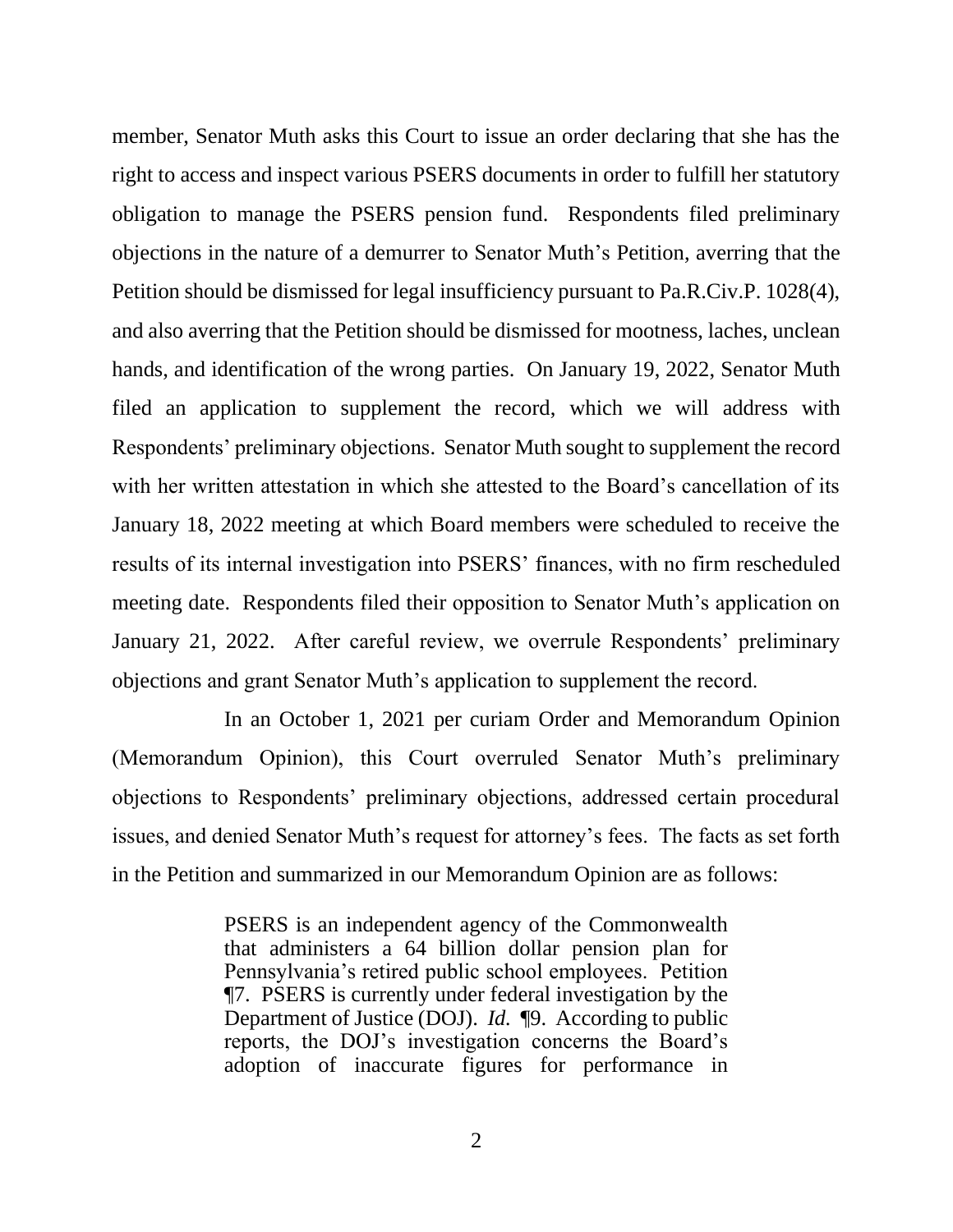December 2020, and the Board's acquisition of various real property for investment purposes. *Id.* ¶11*.* 

Senator Muth was appointed the Democratic Senate Appointee to the Board in February 2021. Petition ¶2. Since her appointment, Senator Muth has sought various documents from PSERS that she believes are necessary to fulfill her fiduciary duties as a Board [m]ember. *Id.* ¶19. Specifically, on May 7, 2021, Senator Muth sent a request to Charles Spiller, PSERS Deputy Chief Investment Officer, seeking various internal PSERS memoranda relating to the subject of the DOJ investigation. *Id.* ¶24. Senator Muth sought to review said memoranda in advance of the Board's June 10, 2021 meeting to ensure that the Board's future decisions do not mirror its former ones. *Id.* ¶¶20-22, 67. On May 10, 2021, Senator Muth received a response to her request for documents from PSERS Chief Counsel Jackie Lutz, which stated:

These requests relate to the matters subject to ongoing internal and criminal investigations, and as such, any response could impede and interfere with those investigations. I have consulted with counsel for the Board, PSERS, and the internal investigation and we are therefore unable to respond to these requests.

*Id.* ¶25, Ex. A at 5 (pagination added). This denial prompted Senator Muth to file the petition for review in this Court seeking an order declaring that she is entitled to review the documents requested in her May 7, 2021 email, and enjoining PSERS and the Board from withholding similar documents in the future.

Memorandum Opinion, slip op. at 2-3.

Senator Muth sought, and Respondents denied access to, specific information, described as follows: "documentation related to memos from December 6, 2017; December 5, 2018; and October 10, 2019. These memos were provided to the Board before Senator Muth's time as a PSERS Board member and are regarding property listed as 812 Market Street and 812 Market, Inc." Petition,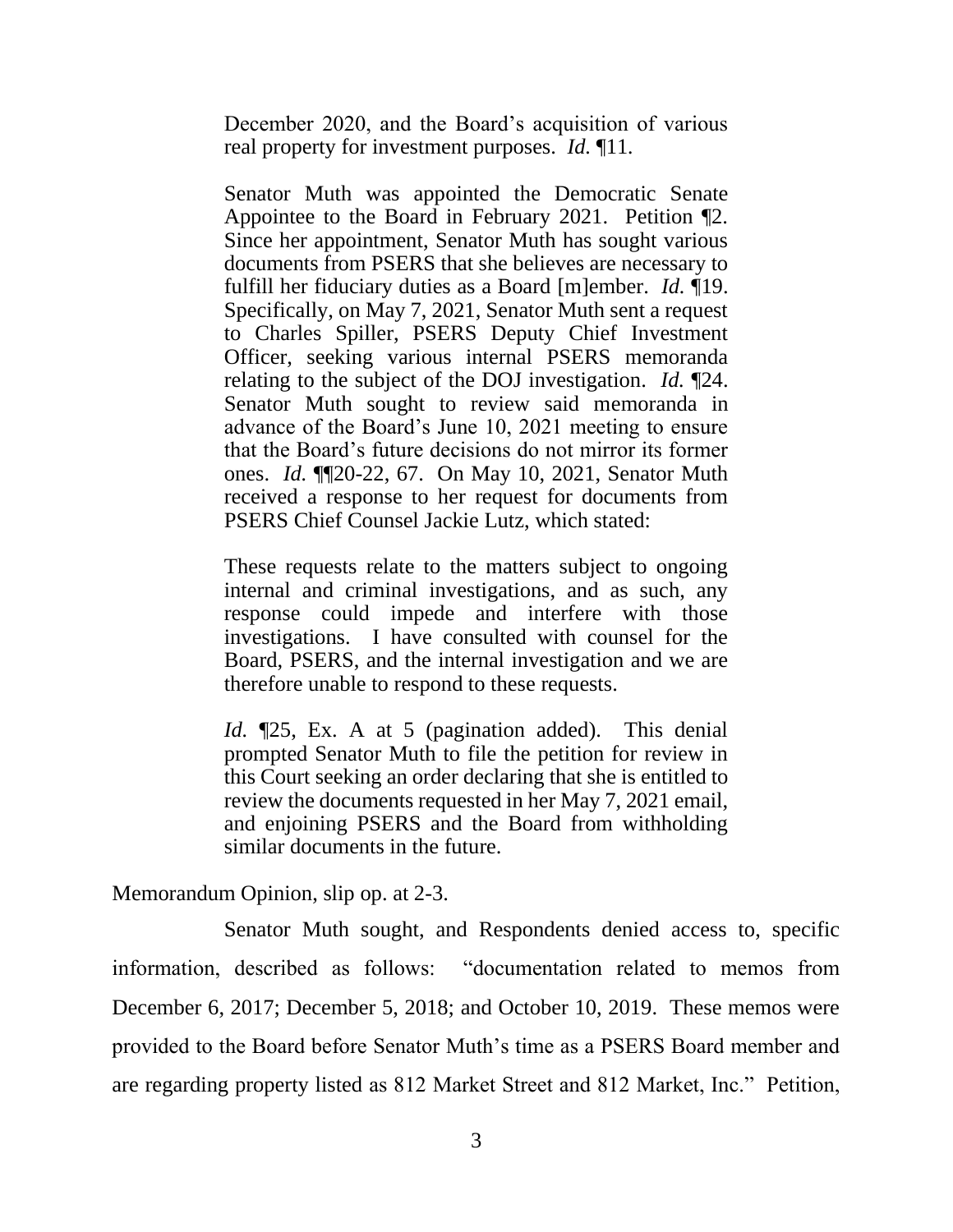Ex. A at 6-7. Senator Muth requested specific information referenced in each memorandum. For example, the December 6, 2017 memorandum requested \$5 million to purchase, remediate, demolish, and prepare the property for redevelopment, and Senator Muth sought "copies of any cost assessments, details on the demolition contractor (including [request for proposals] RFP documentation if applicable), environmental assessments and evaluations (including quotes, if applicable), overall demolition costs, and site development costs." *Id.* at 6*.* The December 5, 2019 [sic] memorandum requested \$2 million for 812 Market Street for master planning and site development, and Senator Muth sought copies of "cost assessments, details on the demolition contractor (including RFP documentation, if applicable), environmental assessments and evaluations (including quotes, if applicable), overall demolition costs, and site development costs." *Id.* at 7.The October 10, 2019 memorandum requested \$5 million for additional work on the property, and Senator Muth sought "any and all documents related to all of the above mentioned activities including reports, memos, and RFP documents." *Id.* 

When Respondents denied Senator Muth's requests because they "relate to the matters subject to ongoing internal and criminal investigations, and as such, any response could impede and interfere with those investigations," Senator Muth sought declaratory<sup>1</sup> and injunctive relief<sup>2</sup> from this Court regarding these

<sup>&</sup>lt;sup>1</sup> Regarding Senator Muth's request for declaratory relief, courts shall have the power to "declare rights, status, and other legal obligations" under Section 7532 of the Declaratory Judgments Act (DJA), 42 Pa. C.S. §§7531-7541. "[The DJA's] purpose is to settle and to afford relief from uncertainty and insecurity with respect to rights, status, and other legal relations, and is to be liberally construed and administered." Section 7541(a) of the DJA, 42 Pa. C.S. §7541(a); *Bayada Nurses, Inc. v. Department of Labor and Industry*, 8 A.3d 866, 874 (Pa. 2010).

<sup>2</sup> Regarding Senator Muth's request for injunctive relief, to prevail on a claim for a permanent injunction, a plaintiff must establish a clear right to relief, that there is an urgent **(Footnote continued on next page…)**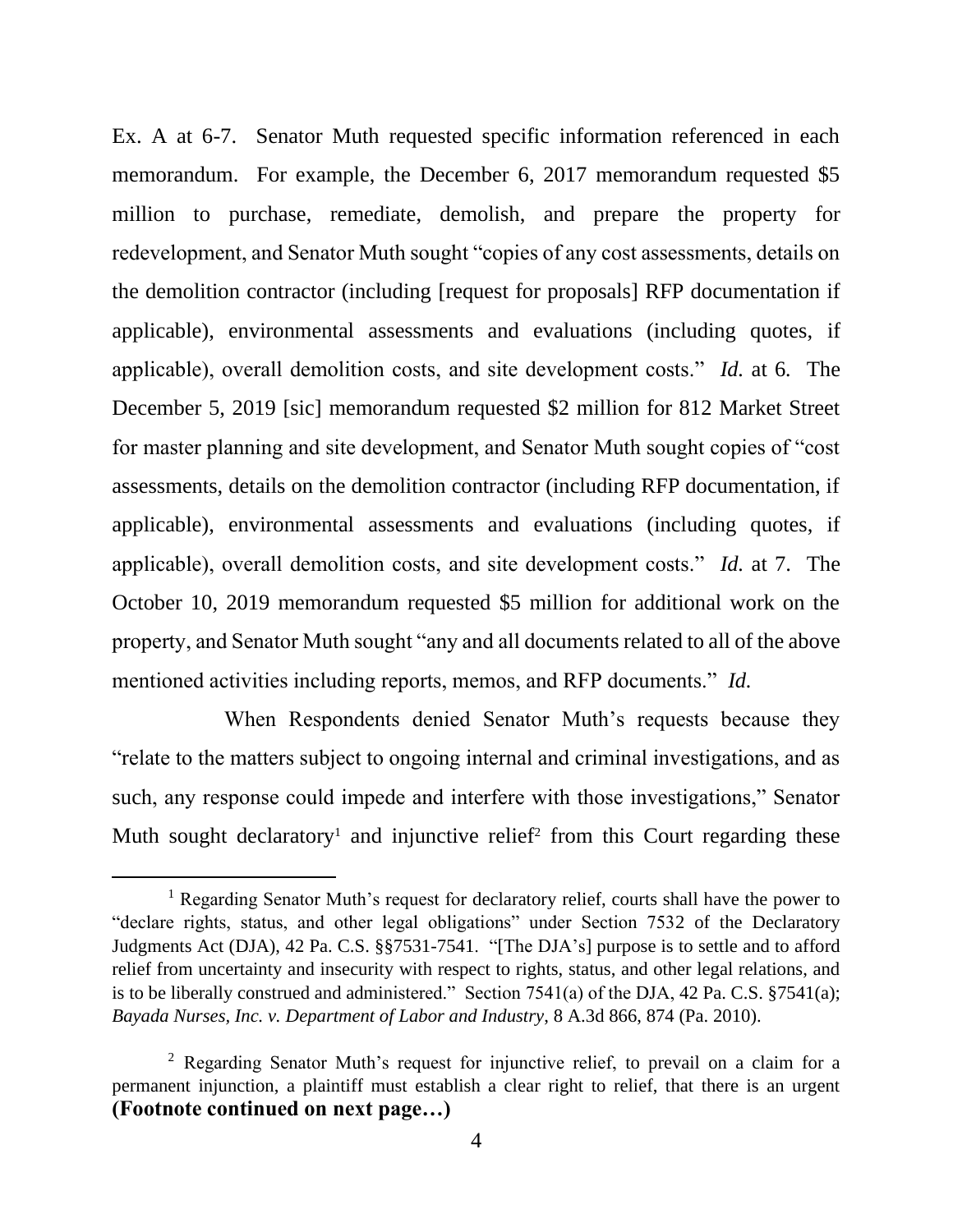records. Respondents filed preliminary objections in the nature of a demurrer and on other grounds to Senator Muth's petition, which we will address in turn.<sup>3</sup>

In their first preliminary objection (PO 1), Respondents argue that Senator Muth's petition should be dismissed because she lacks the authority to conduct her own personal investigation, which is within the exclusive investigative province of the Audit/Compliance Committee of the Board. Respondents argue that because the Board voted to delegate to the Audit/Compliance Committee the "authority to oversee an investigation of the circumstances surrounding a possible error in the reporting of investment performance results used by the Board in its December 3, 2020 certification of contribution rates," which was later expanded to include "facts and circumstances surrounding the purchase and valuation of" various Harrisburg properties by PSERS, including the 812 Market Street property, she cannot conduct her own investigation into these matters that have been delegated to the Audit/Compliance Committee. Preliminary Objections, Ex. D at 4-5, 19.

necessity to avoid an injury which cannot be compensated for by damages, and that greater injury will result from refusing rather than granting the relief requested. However, unlike a claim for a preliminary injunction, the plaintiff need not establish either irreparable harm or immediate relief. *Big Bass Lake Community Association v. Warren*, 950 A.2d 1137, 1144 (Pa. Cmwlth. 2008) (internal citations omitted).

<sup>&</sup>lt;sup>3</sup> Pa.R.Civ.P. 1028(a)(4) permits preliminary objections to be filed for "legal insufficiency of a pleading (demurrer)." When ruling on preliminary objections, this Court shall sustain such objections, and dismiss a petition for review, only in cases that are clear and free from doubt that the law will not permit recovery. In ruling on a preliminary objection in the nature of a demurrer, this Court must accept as true all well-pleaded allegations in the petition for review and all inferences reasonably deduced therefrom. We need not accept as true conclusions of law, unwarranted inferences from facts, argumentative allegations, or expressions of opinion. A demurrer will not be sustained unless the face of the petition for review shows that the law will not permit recovery, and any doubts should be resolved against sustaining the demurrer. *Stone and Edwards Insurance Agency, Inc. v. Department of Insurance*, 616 A.2d 1060, 1063 (Pa. Cmwlth. 1992) (citations omitted).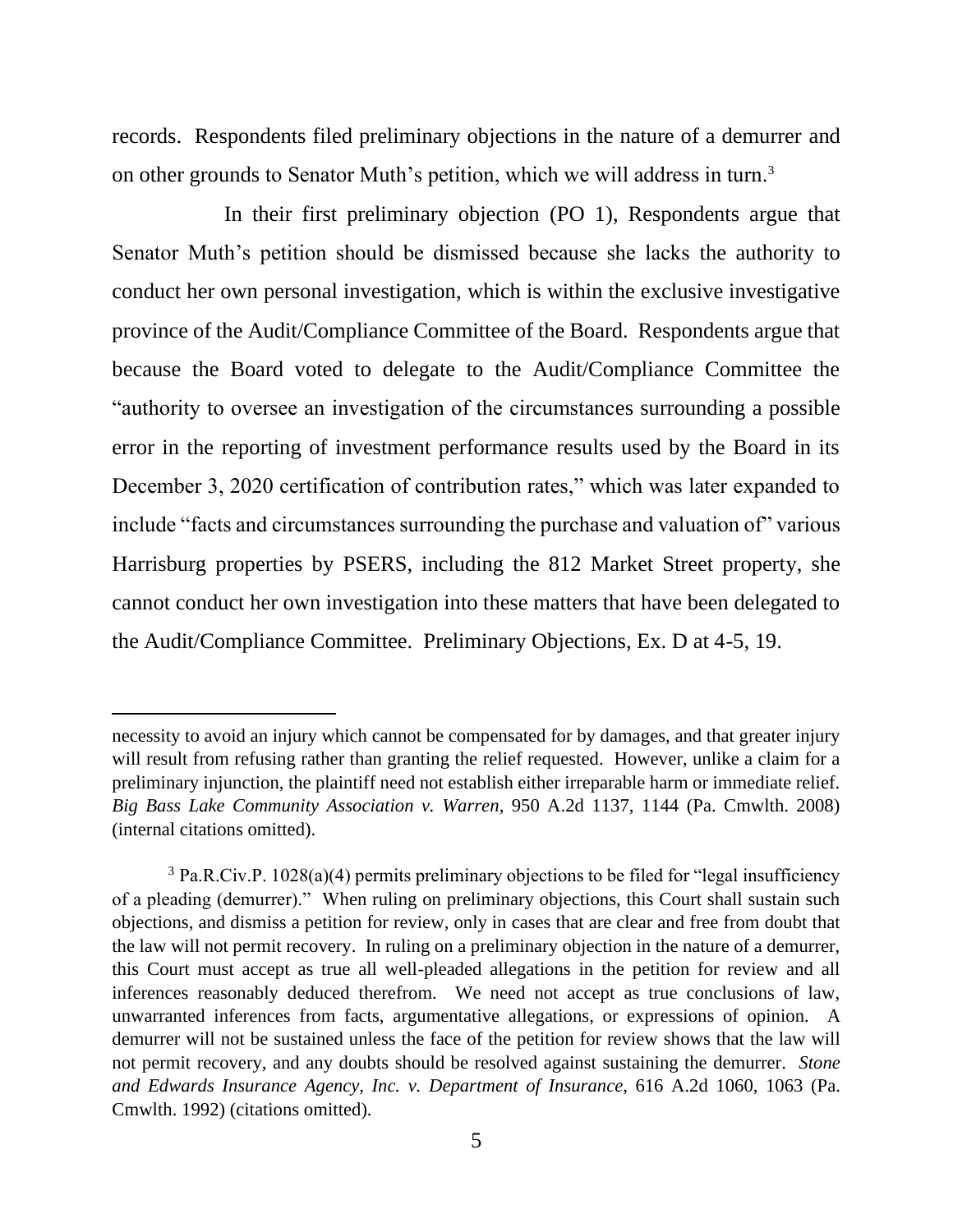In their second preliminary objection (PO 2), Respondents argue that a public pension trustee is not entitled to unfettered access to information, relying on *Stapleton v. Public Employees Retirement Association*, 412 P.3d 572 (Colo. App. 2013). Although Respondents acknowledge that Pennsylvania courts have not addressed this issue, and that decisions of the Colorado courts are not binding on this Court,<sup>4</sup> they argue that *Stapleton's* rationale should be viewed as persuasive. Further, Respondents rely on *Chappel v. Applied Control Systems, Inc.*, 39 Pa. D. & C. 4th 168 (1998), for the proposition that corporate directors are not entitled to unfettered access to information.<sup>5</sup> Respondents further argue that a corporate director is entitled to inspect and request corporate records and information only "to the extent reasonably related to the performance of the duties of the director," pursuant to Section 1512(a) of the Associations Code, 15 Pa. C.S. §1512(a).<sup>6</sup>

Respondents further argue that a corporation may deny a director's request for records or information if the information "is not reasonably related to the performance of the duties of the director," or if the director "is likely to use the information in a manner that would violate the duty of the director to the corporation." Sections 1512(b) and 5512(b) of the Associations Code, 15 Pa. C.S. §§1512(b) and 5512(b). Respondents argue that the records sought are not reasonably related to Senator Muth's duties as a director because she has no duty to

<sup>&</sup>lt;sup>4</sup> "While 'decisions of our sister states are certainly not binding on this Court, it is important in construing a uniform act to recognize how those states have interpreted similar provisions.'" *Domus, Inc. v. Signature Building Systems of PA, LLC*, 252 A.3d 628, 637 (Pa. 2021) (quoting *Koken v. Reliance Insurance Company*, 893 A.2d 70, 83 (Pa. 2006)).

<sup>&</sup>lt;sup>5</sup> "Although not binding on this Court, decisions by courts of common pleas may be persuasive." *In re Welch*, 218 A.3d 976, 980 n.5 (Pa. Cmwlth. 2019).

 $6$  The same language appears in Section 5512(a) of the Associations Code, 15 Pa. C.S. §5512(a), governing non-profit corporations.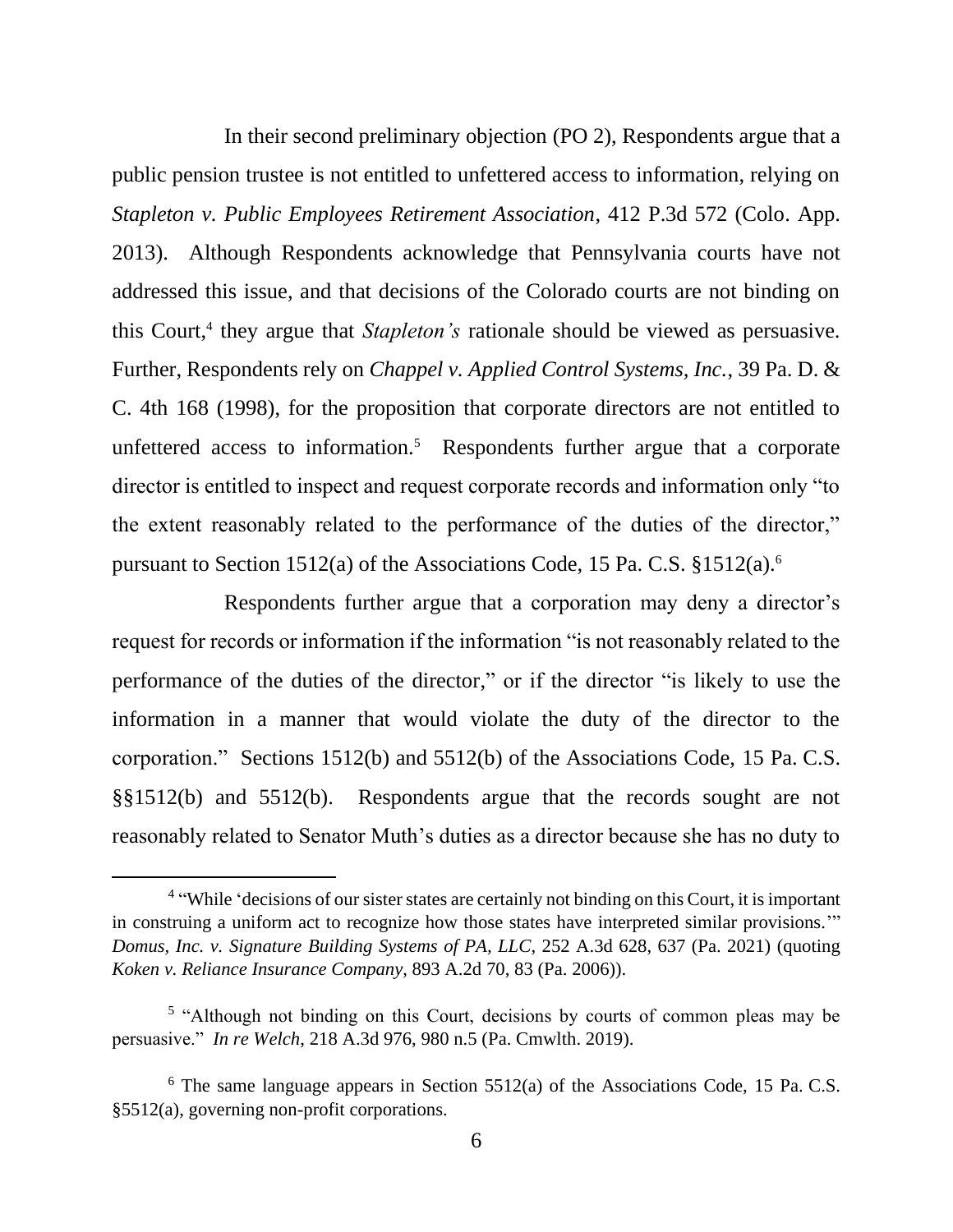investigate matters already being investigated by the Audit/Compliance Committee, and that there is no current or future Board business that necessitates Senator Muth's access to historical records that predate her time on the Board. Respondents also argue that Senator Muth is likely to use the information in a manner that would violate her duties as a director, based on her stated goal to "review prior decisionmaking processes," and in a tweet from Senator Muth stating that she has been "continuously denied access to vital information related to the ongoing federal investigation into improper investment decisions using taxpayer and teacher money." Petition [20; Preliminary Objections, Ex. A at 1.

In their fifth preliminary objection (PO 5), Respondents argue that Senator Muth is not entitled to preliminary injunctive relief because she cannot establish that she will suffer immediate and irreparable harm from being denied access to the information. Respondents also argue that Senator Muth's request for injunctive relief must fail because she has not established a clear right to relief, based on the Associations Code under *Stapleton*, and *Chappel*.

In general, Senator Muth argues that her informational rights as a Board member are based on three legal foundations: Pennsylvania common law including our Supreme Court's decision in *Wilson v. Board of Directors of City Trusts*, 188 A. 588 (Pa. 1936); the fiduciary duties mandated by the Public School Employees' Retirement Code, 24 Pa. C.S. §§8101-8538 (Retirement Code); and a director's access to corporate records outlined in the Associations Code. In *Wilson*, our Supreme Court held that a member of the board of city trusts, in that case Philadelphia Mayor Wilson, had the right to inspect and examine financial documents, so that he would be able to exercise his duty as a trustee to preserve trust property. "The law is clear that a trustee may compel his cotrustee to permit an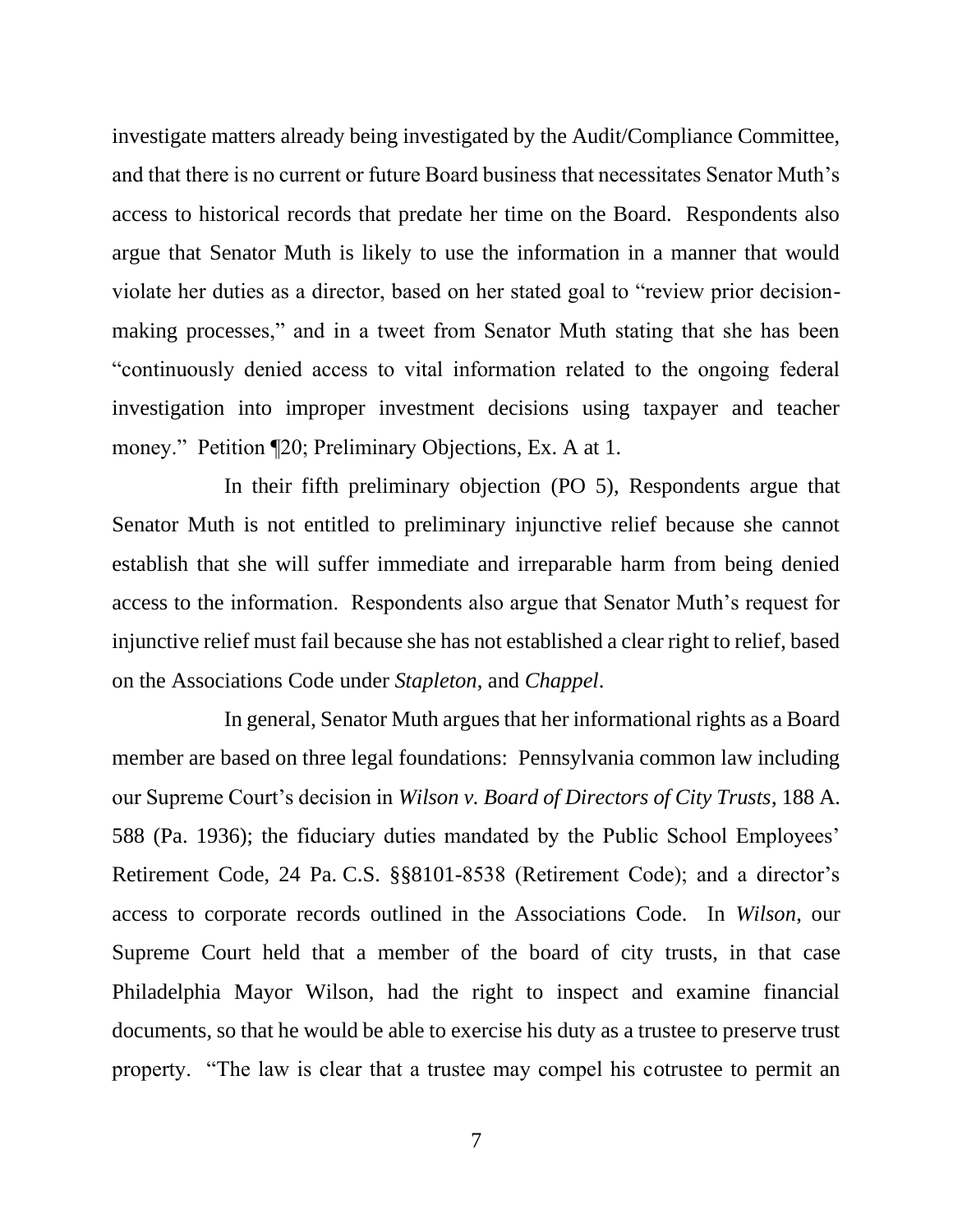examination, inspection, and audit of the records of the trust estate and all matters in connection therewith that he may perform the duties with which he is [e]ntrusted and for whose exercise he is responsible." *Wilson*, 188 A. at 594. The Court further stated that "[t]o withhold the means of knowledge concerning that property is to withhold the power to exercise the duty of preservation." *Id.* Senator Muth argues that like the trustee in *Wilson*, she also must be permitted access to Board records, so that she can properly perform her duties as trustee for PSERS funds. Senator Muth further responds that this Court's decision in *Palm v. Center Township*, 415 A.2d 990 (Pa. Cmwlth. 1980), is controlling. In *Palm*, our Court held that a township supervisor is "not restricted to information furnished at a public meeting," but has the right to study and investigate issues prior to meetings at which she may vote, and to collect facts and opinions from others. *Id.* at 195-96.

As to the Retirement Code, Senator Muth argues that her fiduciary duties as a trustee of PSERS funds require due diligence so that she can exercise "exclusive control and management of the [PSERS] fund and full power to invest the same." Section 8521(a) of the Retirement Code, 24 Pa. C.S. §8521(a). Section 8521(a) of the Retirement Code further gives trustees the power to "hold, purchase, sell, lend, assign, transfer, or dispose of any of the securities and investments" held by PSERS, which Senator Muth argues is the reason she requested information on the 812 Market Street property.

Finally, Senator Muth argues that the Board "shall possess the power and privileges of a corporation" under Section 8501(e) of the Retirement Code, 24 Pa. C.S. §8501(e), and the plain language of Section 1512(a) of the Associations Code entitles her "to inspect and copy corporate books, records and documents and, in addition, to inspect and receive information regarding the assets, liabilities and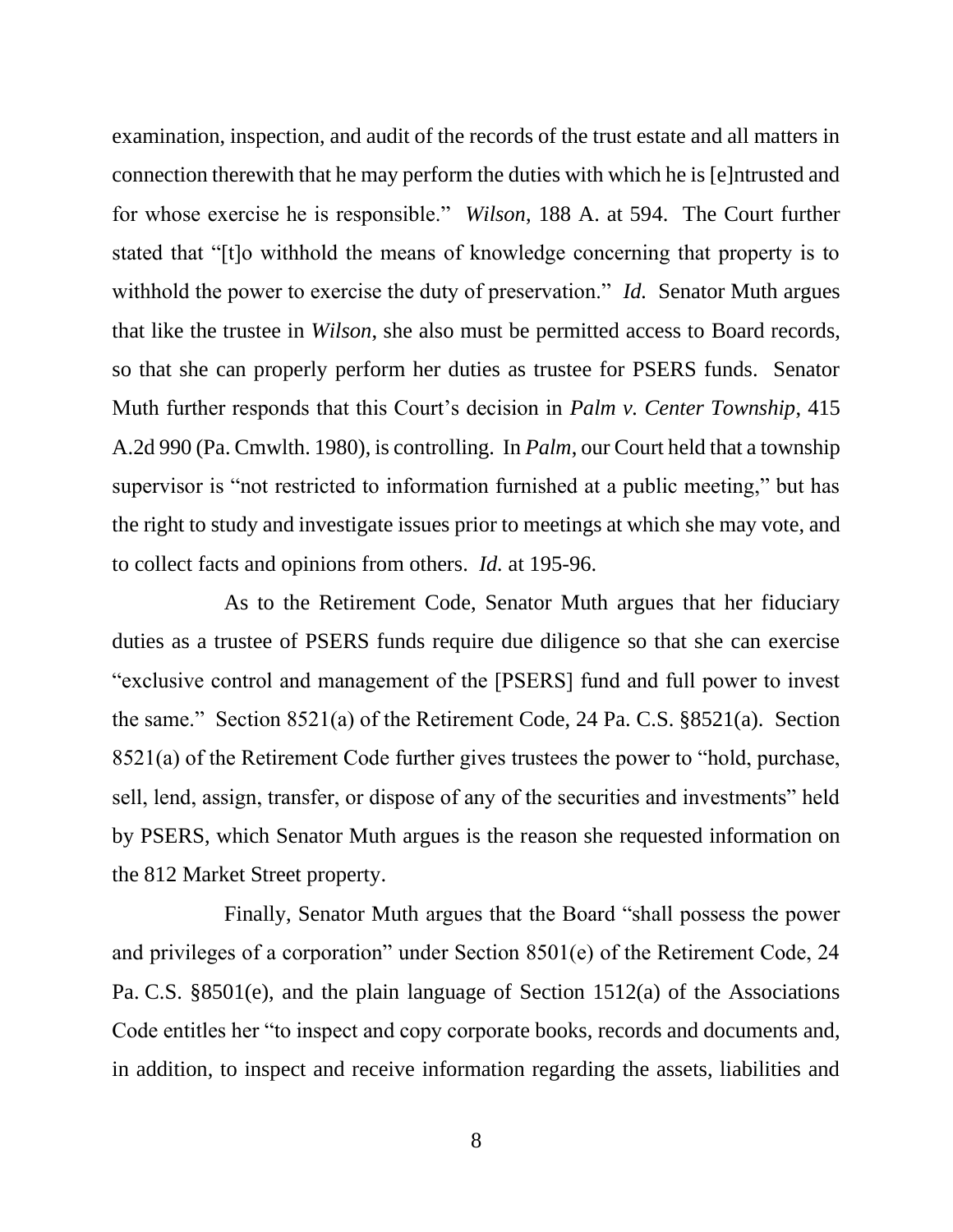operations of the corporation." Senator Muth also argues that Respondents have failed to establish that the information requested is not reasonably related to her duties as a director, or that she is "likely to use the information in a manner that would violate the duty of the director to the corporation." Section 1512(b) of the Associations Code. 7 Senator Muth further argues that she is entitled to the information so that she can exercise her fiduciary duty to PSERS as a prudent investor, "by considering the purposes, terms and other circumstances of trust" as required in the prudent investor rule. Section 7203(a) of the Probate, Estates and Fiduciaries Code, 20 Pa. C.S. §7203(a).

Regarding PO 1, Senator Muth responds that review of the Board resolutions and bylaws<sup>8</sup> reveals that the Board did not delegate exclusive authority to the Audit/Compliance Committee to oversee investigations of investment results or PSERS property holdings. Senator Muth notes that the word "exclusive" does not appear in the resolutions or bylaws. Senator Muth argues that neither the bylaws nor the Board resolutions can delegate away her authority to receive information reasonably related to her performance as a director, which requires her to take reasonable steps to prevent mismanagement of PSERS funds. Further, Senator Muth contends that she is not seeking to conduct an independent investigation into these matters, but is seeking financial and background information on the 812 Market Street property that was already provided to other Board members.

 $7$  The same statutory provisions apply to non-profit corporations under Section 5512(b) of the Associations Code.

<sup>&</sup>lt;sup>8</sup> The relevant Board resolutions are attached as Exhibit D to Respondents' Preliminary Objections. The Board bylaws are attached as Exhibit C to Respondents' Preliminary Objections. This Court held that it was not fatal to Respondents' demurrer to attach these documents to their Preliminary Objections, as they do not advance a new set of "facts," but are private laws of the Board of which this Court may take judicial notice. Memorandum Opinion at 6-7.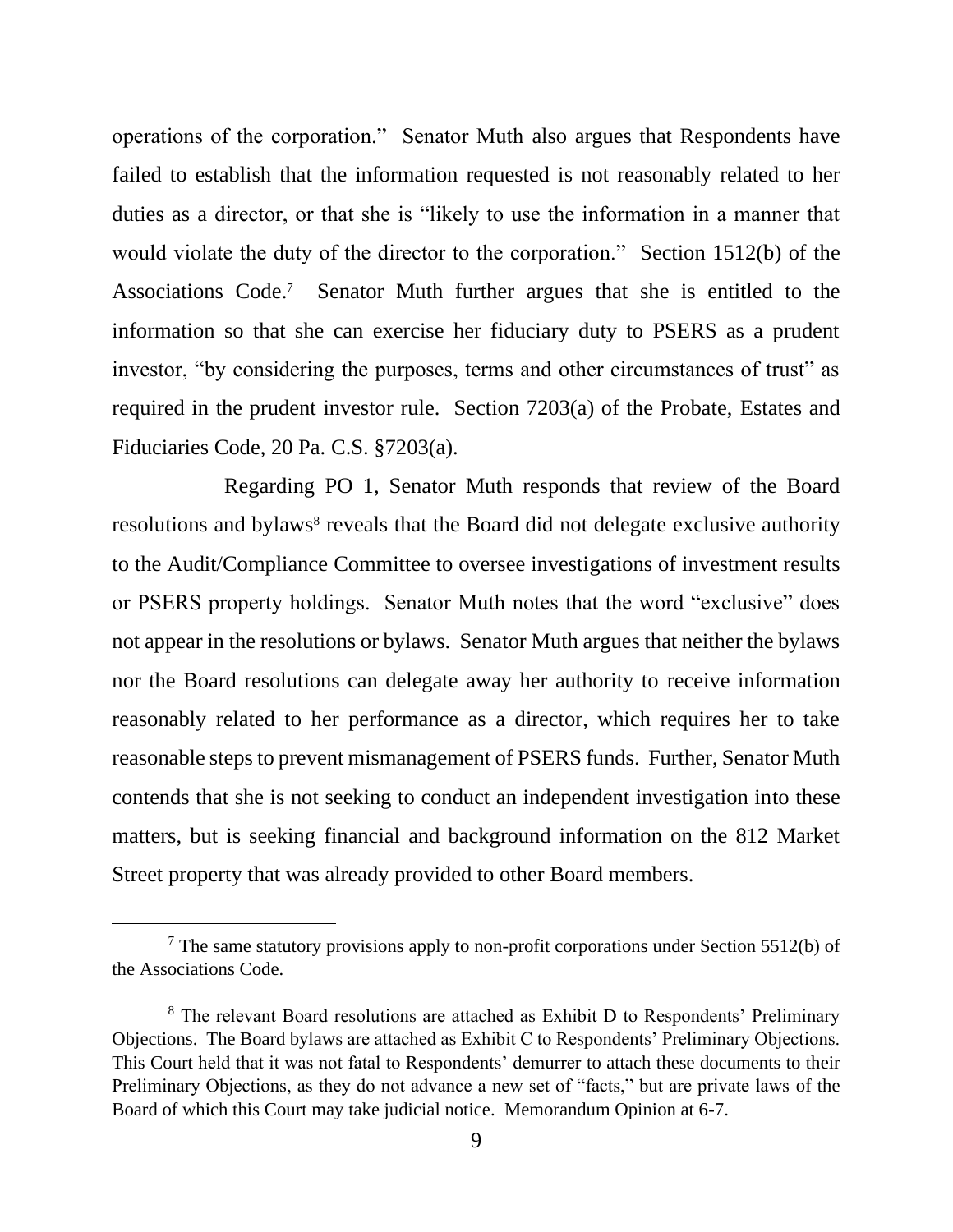Regarding PO 2, Senator Muth responds that she is not seeking unfettered access to information, but that she is seeking specific information on the costs and expenditures for potential development of the 812 Market Street property, as evidenced in her email. Senator Muth argues that neither *Stapleton* nor *Chappel*  are binding on this Court, and that neither case is entitled to persuasive value because they are distinguishable. Senator Muth claims that *Stapleton* is distinguishable because the court determined that the trustee sought unfettered access to personal information about retirees that was "inconsistent with the express statutory terms of the PERA [(Public Employees Retirement Association)] trust." *Stapleton*, 412 P.3d at 578. Here, Senator Muth contends that she has not sought unfettered access to PSERS records, has not sought any personal information about retirees, and that the records she seeks regarding the 812 Market Street property are directly related to her duties as a PSERS trustee. Senator Muth argues that *Chappel* is also distinguishable because it addressed a corporate board member who sought records with the purpose of using the information to aid in a competing business, which is not applicable here. The trial court in that case held that the director would not be denied the opportunity to inspect corporate records on the basis of allegations in the pleadings until the court could hold further hearings where evidence of improper motives could be presented. *Chappel*, 39 Pa. D. & C. 4th at 189.

Regarding PO 5, Senator Muth responds that she has met the standards for both preliminary and permanent injunctive relief. She argues that she is seeking the opportunity to review or inspect due diligence records relating to the 812 Market Street property, which is not special relief but the same access to information that other Board members have already received. Senator Muth asserts that Pennsylvania common law, including *Wilson*, provides a clear right to relief. Further, Senator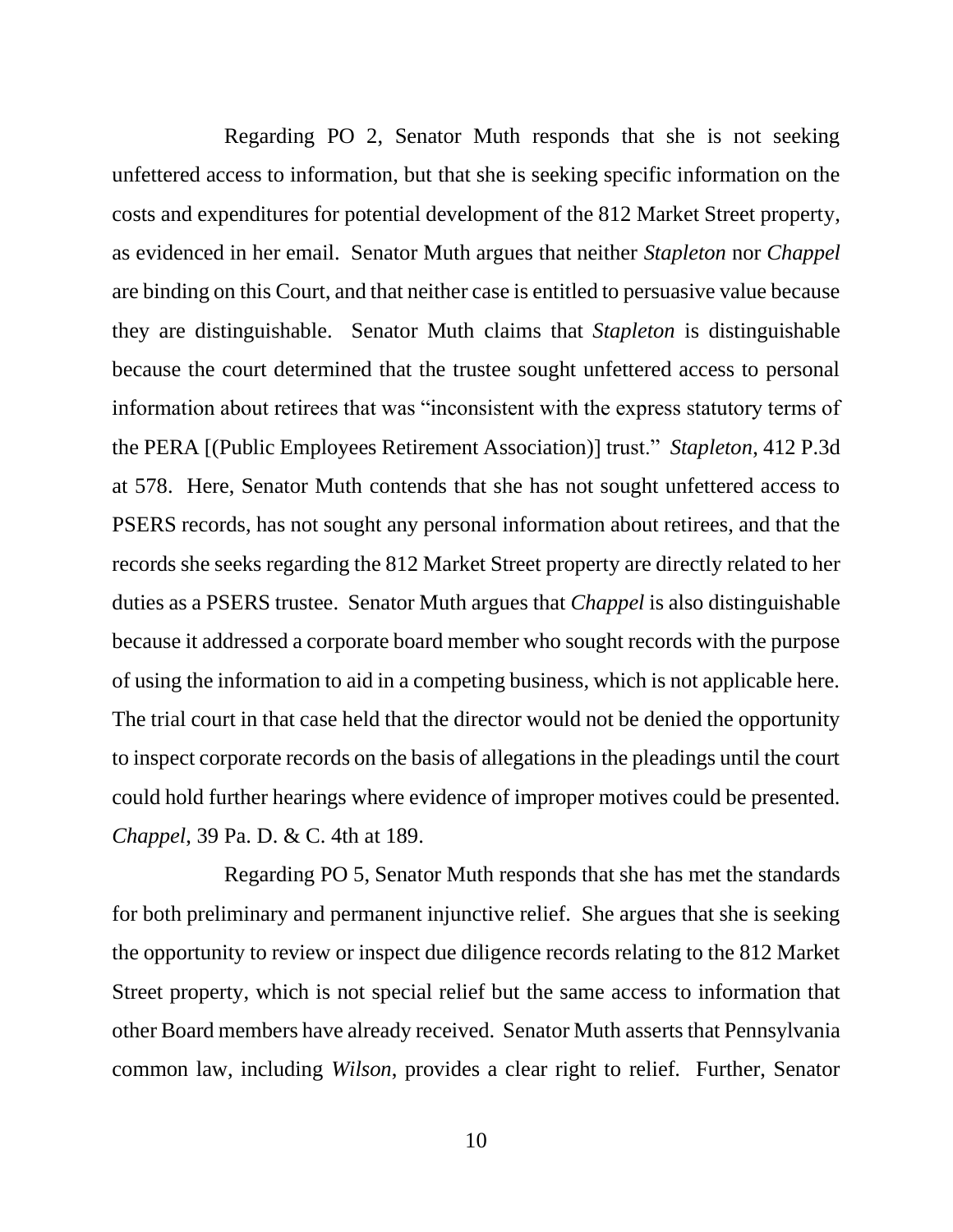Muth claims that she will suffer immediate harm not compensable by damages if she is denied information needed to perform her duties as a Board member.

In their third preliminary objection (PO 3), Respondents argue that the Petition should be dismissed for mootness because Senator Muth asked for records "*prior* to the Board's upcoming vote on June 10, 2021." Petition ¶67 (emphasis in original.) Because the June 10, 2021 board meeting has already occurred, Respondents argue that no actual case or controversy exists, and the Petition should be dismissed as moot, citing *Driscoll v. Zoning Board of Adjustment of the City of Philadelphia*, 201 A.3d 265, 268 (Pa. Cmwlth. 2018). Relatedly, in Respondents' opposition to Senator Muth's application to supplement the record, Respondents argue that the Board cancelled its January 18, 2022 meeting due to impending bad weather, not to frustrate Senator Muth's requests for information.

In their fourth preliminary objection (PO 4), Respondents argue that the Petition should be dismissed based on laches. Respondents argue that Senator Muth failed to act with due diligence when she began asking for information in February 2021, but did not file the Petition until June 8, 2021, only 36 hours before the June 10, 2021 meeting, citing *Fulton v. Fulton*, 106 A.3d 127, 131 (Pa. Super. 2014).

In their sixth preliminary objection (PO 6), Respondents argue that the Petition should be dismissed based on the doctrine of unclean hands, under which a court may deny equitable relief when the person seeking relief has acted improperly, in violation of applicable duties, with respect to the matter at issue, citing *Barcia v. Fenlon*, 37 A.3d 1, 6-7 (Pa. Cmwlth. 2012). Respondents argue that because Senator Muth attached emails between herself and PSERS staff and counsel to her Petition, she breached her duty of confidentiality to PSERS found in the Board's ethics policy. Petition, Ex. A; Preliminary Objections, Ex. B at 10.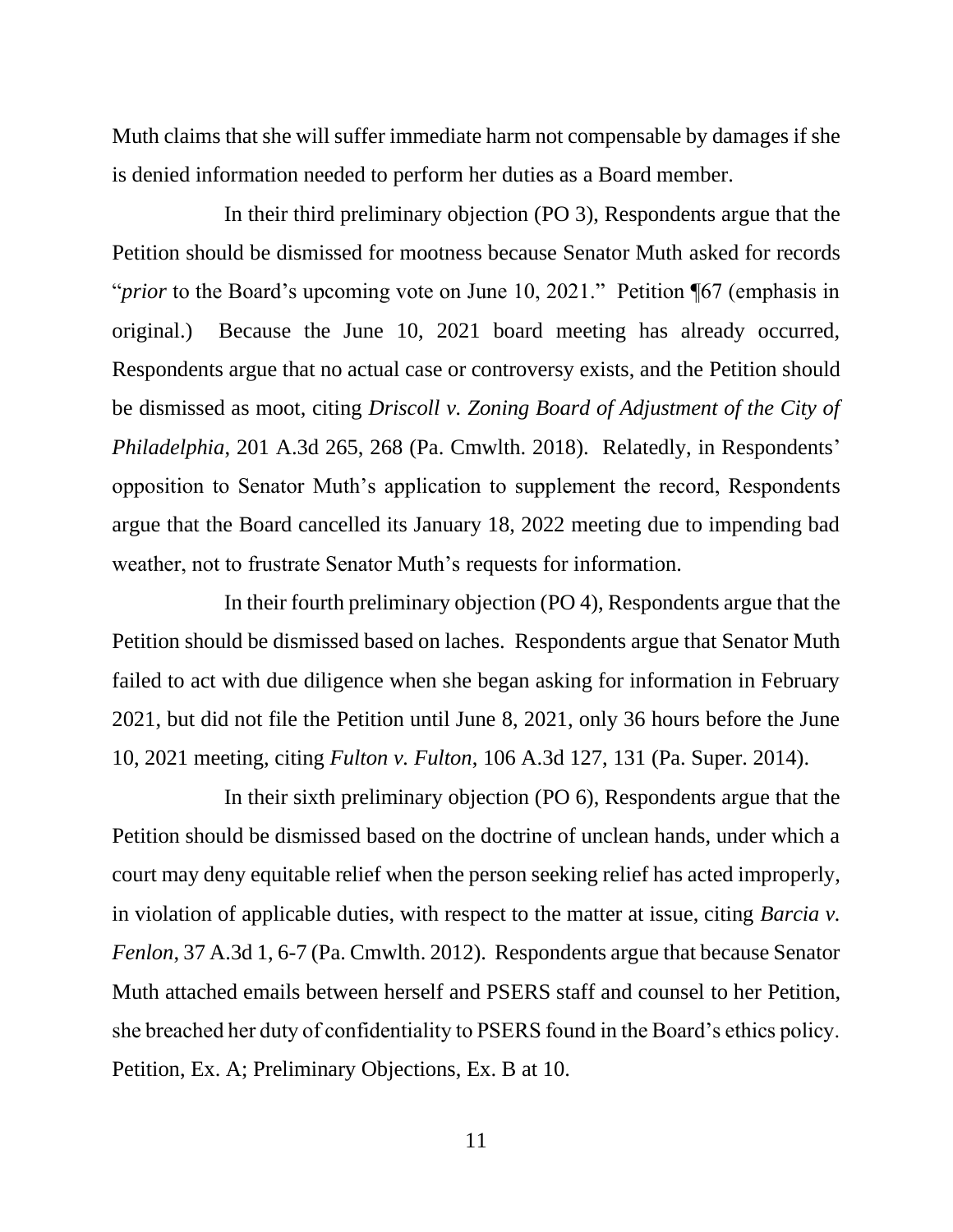Regarding PO 3, Senator Muth responds that although the June 10, 2021 meeting has occurred, the controversy at the heart of the lawsuit remains active because the Board meets routinely to manage and control the PSERS fund and her duties to manage it are ongoing. Senator Muth also argues that a case is not moot where the conduct is capable of repetition yet likely to evade review, or where the case involves important issues of public interest, or where a party will suffer some detriment without court intervention, citing *Department of Environmental Protection v. Cromwell Township, Huntingdon County*, 32 A.3d 639, 652 (Pa. 2011). Senator Muth claims that this lawsuit seeks to remedy the Board's repeated and ongoing failures to provide due diligence materials prior to meetings, and the fact that Respondents have continued to withhold requested records before and after the Petition was filed demonstrates the ongoing nature of the dispute. Relatedly, Senator Muth argues that she should be permitted to supplement the record with her attestation that the Board cancelled its January 18, 2022 meeting without rescheduling, and that the Board continues to deny her access to the records she requested.

Regarding PO 4, Senator Muth responds that Respondents failed to demonstrate that they were prejudiced by any alleged delay on her part as required by *Fulton*, 106 A.3d at 131. Senator Muth further argues that Respondents cannot show that the four-month delay between her first request and the filing of her petition was a delay "arising from [the] petitioner's failure to exercise due diligence." *Id.*  Further, Senator Muth distinguishes the holding in *Fulton*, where the litigant could not prevail when a nine-year delay had passed, with the situation here, where only four months had passed. *Id.*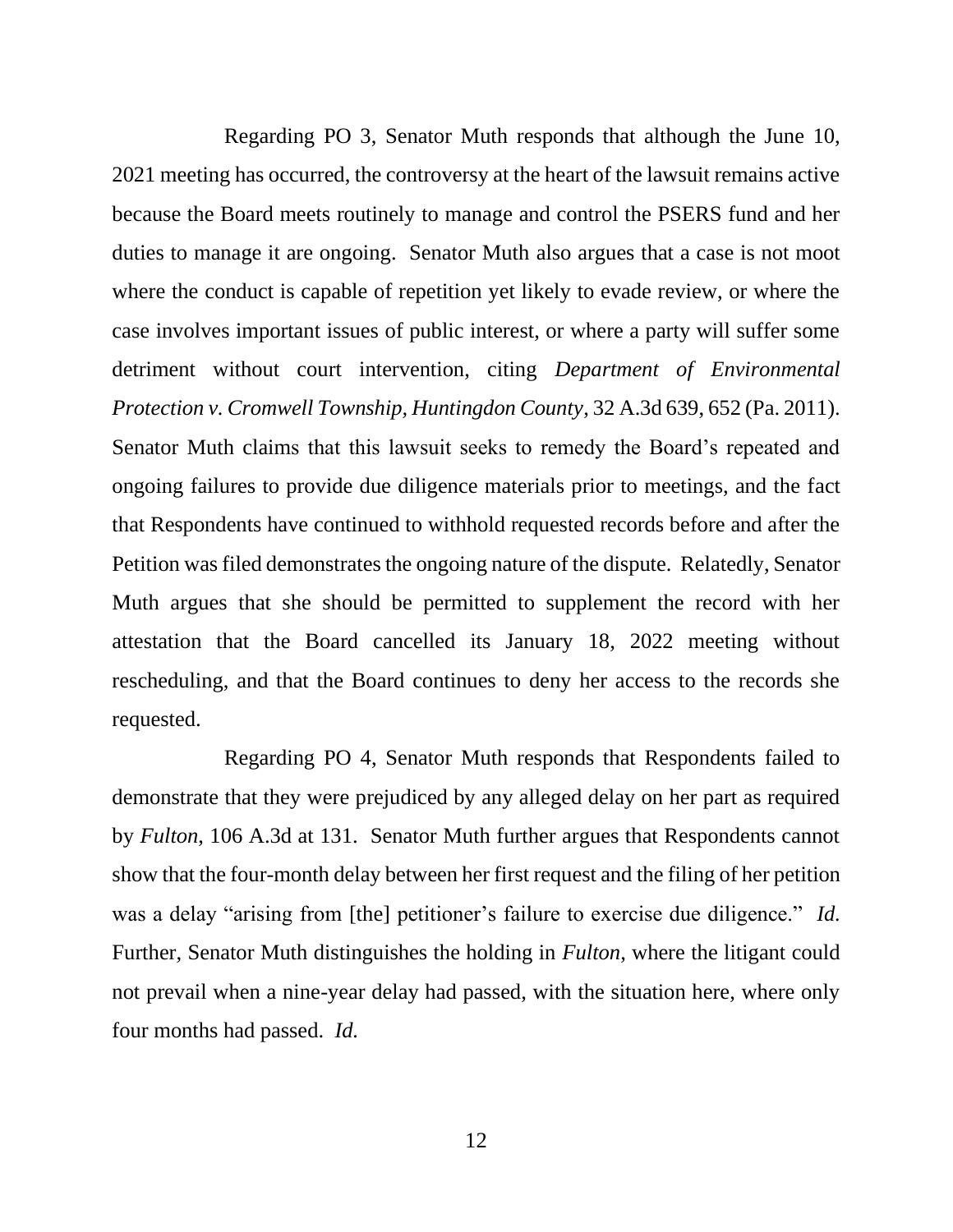Regarding PO 6, Senator Muth responds that attaching emails to her Petition does not violate the Board's ethics policy and her duty of confidentiality, because the emails demonstrate that she requested confidential documents and was refused. Senator Muth also argues that the emails did not seek legal advice, and, thus, they were not confidential or privileged. Senator Muth further claims that her conduct was not fraudulent, deceitful, or unfair, which is required for the doctrine of unclean hands, citing *Morgan v. Morgan*, 193 A.3d 999, 1005 (Pa. Super. 2018).

In their seventh preliminary objection (PO 7), Respondents argue that the Board, Executive Director Grell, and Chair SantaMaria should be dismissed from this suit because they are not the parties responsible for the production of the documents. Respondents argue that the corporation, in this case PSERS, is responsible for producing documents, citing *Stapleton* and Section 1512(b) of the Associations Code, which provides that a court may "order the corporation to permit inspection or obtain the information."

Regarding PO 7, Senator Muth responds that because Executive Director Grell has direct control over PSERS records, that he withheld records, and directed others to do so, he is a proper party. Senator Muth further argues that because Chair SantaMaria also acted to keep the requested records from her he is also a proper party. In support, Senator Muth cites *City of Pittsburgh v. Commonwealth*, 535 A.2d 680 (Pa. Cmwlth. 1987), *aff'd*, 559 A.2d 513 (Pa. 1989). Senator Muth did not directly address the Board's status.

Finally, Pennsylvania Treasurer Stacy Garrity and former Treasurer Joseph Torsella, who are both current Board members, join in the *amici curiae* brief filed with this Court to separate themselves from Respondents' brief that was filed on behalf of the Board. *Amici* argue that the legal positions advanced by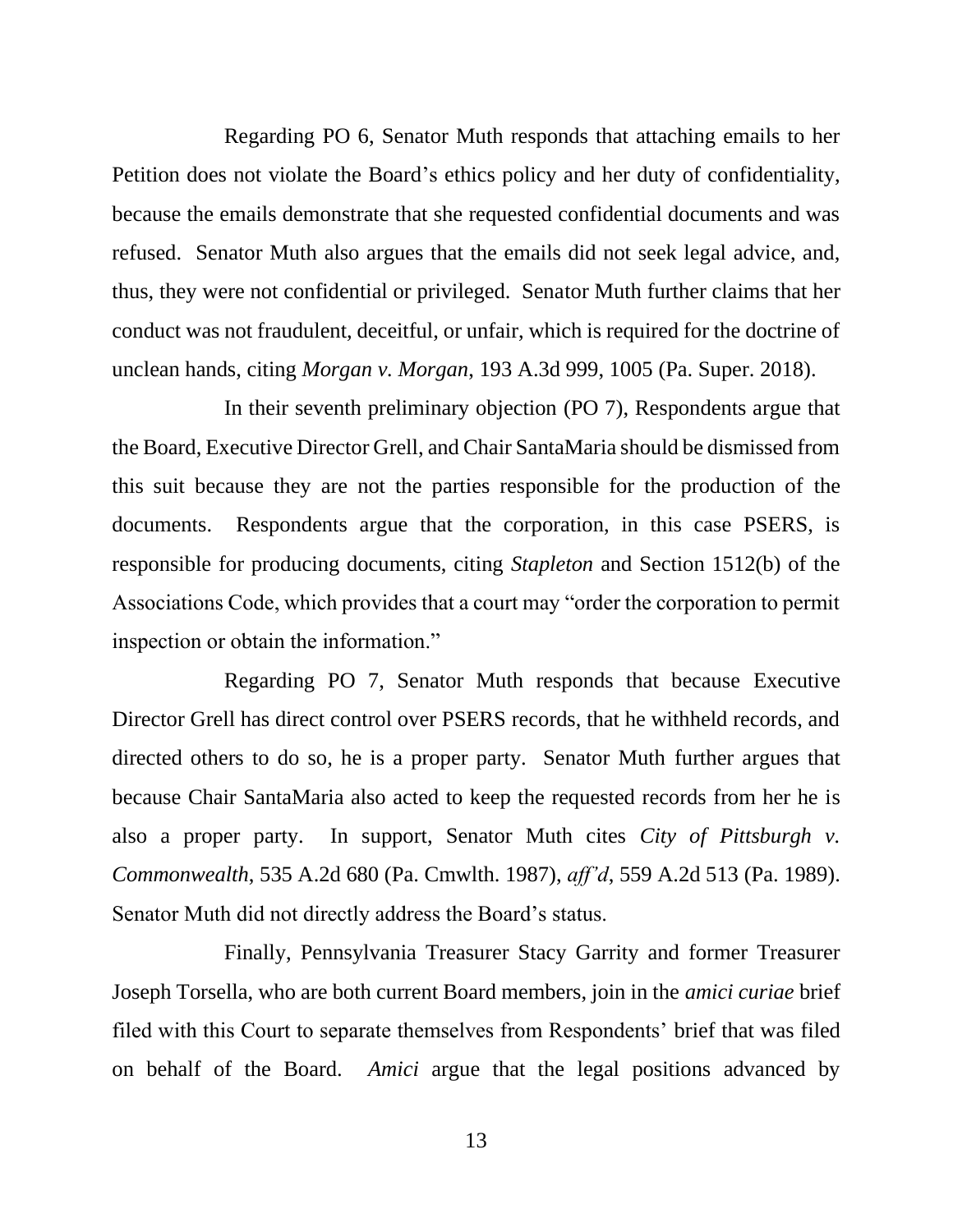Respondents on behalf of the Board are directly adverse to their interests as Board members. *Amici* claim that based on common law, the Retirement Code, and the Associations Code, as argued by Senator Muth, they should be able to inspect and receive information they need to perform their duties to manage PSERS funds for the benefit of its members. *Amici* point to several cases, attached to their brief, which hold that a "minority" group of trustees is entitled to review source materials relied upon by an internal committee investigation so that the minority group may perform its fiduciary duties.<sup>9</sup> Respondents urge the Court to disregard *amici's* arguments because they merely repeat Senator Muth's arguments, and the cases that they cite are not controlling.

At the preliminary objection stage, we must accept as true all wellpleaded allegations in the complaint and all inferences reasonably deduced therefrom. *Stone and Edwards Insurance Agency, Inc.*, 616 A.2d at 1063. Regarding PO 1, Senator Muth has pleaded that she requested the records so that she could "review prior decision-making processes related to the same investment funds to ensure that the current decisions do not mirror the former ones." Petition ¶20. Senator Muth is not seeking the records to perform a personal or independent investigation. Respondents' inclusion of Senator Muth's tweet is misplaced and should not be considered because it is not a proper part of the pleadings. Therefore, we overrule Respondents' PO 1.

Regarding PO 2, Respondents' reliance on *Stapleton* and *Chappel* is misplaced because neither decision is binding on this Court, and both cases have

<sup>9</sup> *See, e.g.*, *In re Application by Nonprofit Corporation Trustees to Compel Inspection of Corporate Information*, 157 A.3d 994 (Pa. Cmwlth. 2017) (Freeh investigation); *In re Application by Nonprofit Corporation Manager to Compel Inspection of Corporate Information*, (No. 712 of Year 1963, filed September 28, 2021) (Milton Hershey School).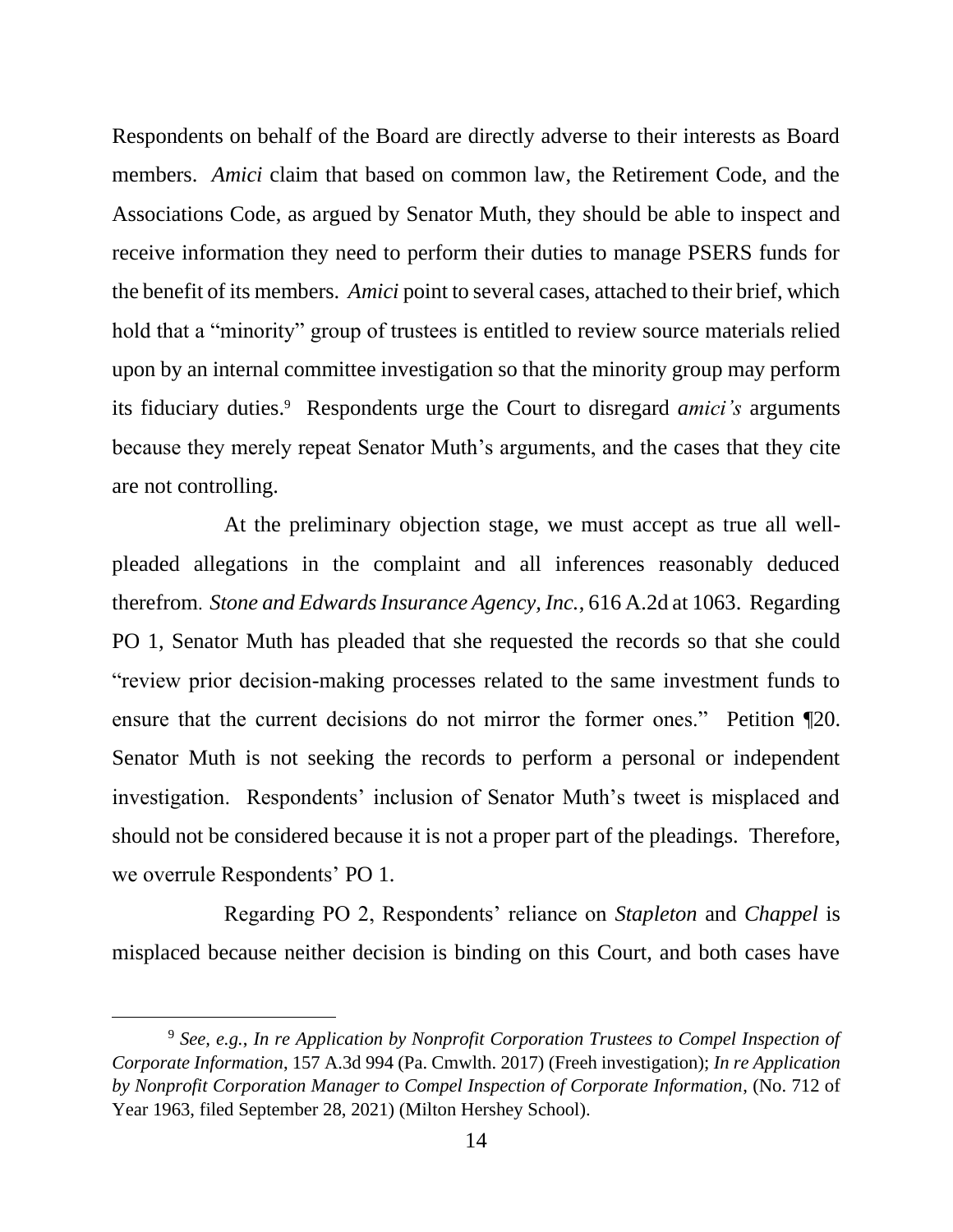limited persuasive value as they are distinguishable on their facts. Senator Muth has not requested personal information about retirees, nor is she likely to use the information to aid competitors. The records Senator Muth requested relate to the 812 Market Street property, which is a current PSERS asset, subject to ongoing decision making by the Board, and, thus, are "reasonably related" to her duties as a Board member. Section 1512(a) of the Associations Code. As a Board member and trustee of PSERS funds, Senator Muth has a fiduciary obligation to PSERS beneficiaries to exercise due diligence to manage and control PSERS funds under Section 8521(a) of the Retirement Code. She is entitled to review information about the 812 Market Street property that was already provided to other Board members, so that she can perform her duties. Therefore, we overrule Respondents' PO 2.

Regarding PO 5, we overrule Respondents' objection based on the contention that Senator Muth is not entitled to injunctive relief. Senator Muth has demonstrated a clear right to relief for the reasons already discussed. Further, Senator Muth has demonstrated that she will suffer immediate harm if she is denied the information, which she needs to perform her ongoing duties as a Board member.

Regarding PO 3, we also overrule Respondents' objection based on the assertion that the case should be dismissed for mootness. Although Senator Muth sought expedited access to records before the June 10, 2021 meeting, which has already occurred, the controversy remains live because the records sought relate to current PSERS assets that the Board must manage on an ongoing basis. Further, we grant Senator Muth's application to supplement the record, which demonstrates that because Senator Muth has still not received the requested records, this remains an active case.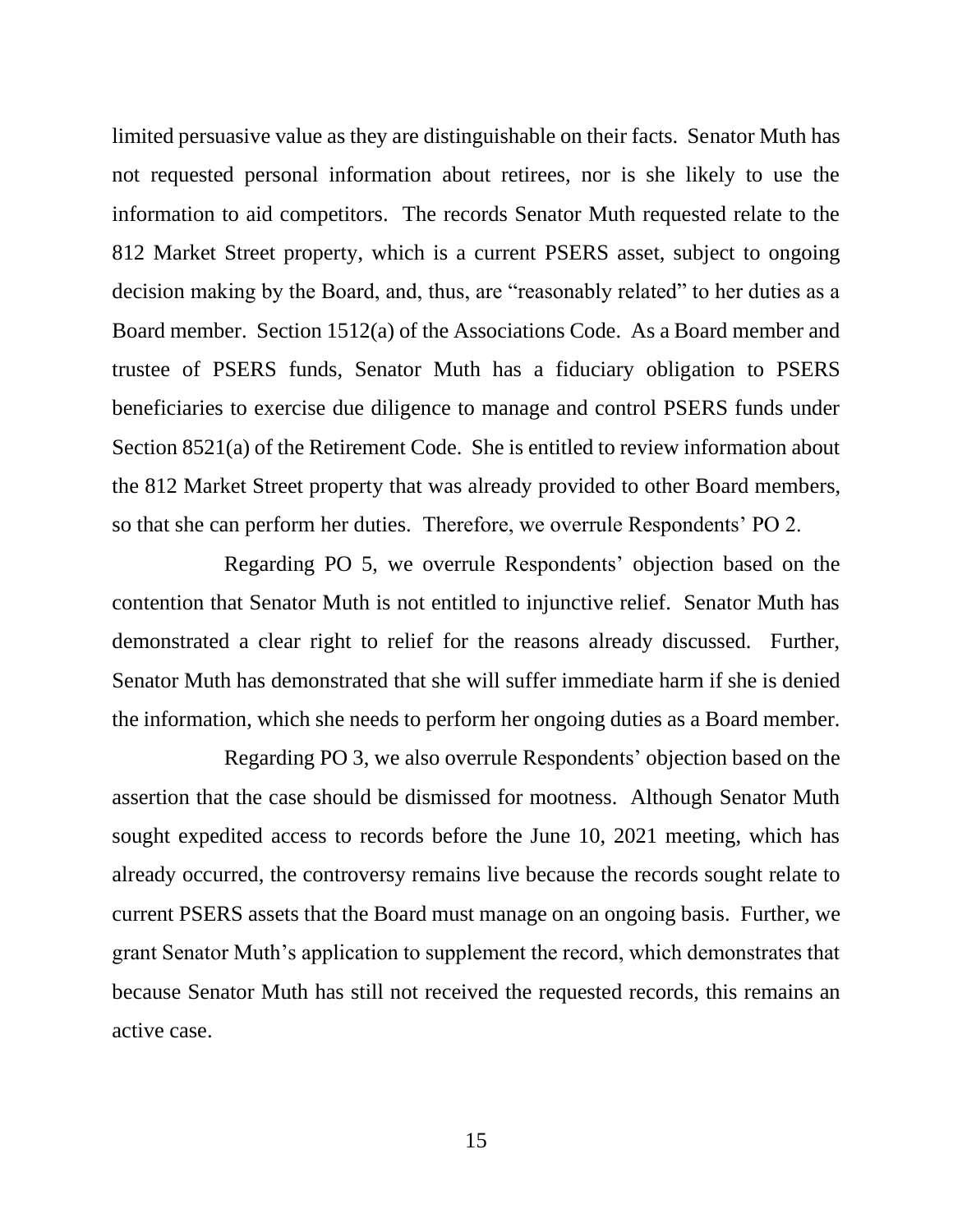Regarding PO 4, we also overrule Respondents' objection based on the claim that the case should be dismissed for laches. Respondents did not demonstrate that the four-month delay between Senator Muth's first request and the filing of the Petition resulted in prejudice to them. Further, Respondents did not demonstrate that the delay arose from Senator Muth's failure to exercise due diligence when Senator Muth outlined her numerous requests for information and attempts to resolve the issue before filing the Petition. Further, the case cited by Respondents, *Fulton*, 106 A.3d at 131, is distinguishable because that case involved a nine-year delay, and here, the alleged delay was only four months.

Regarding PO 6, we also overrule Respondent's objection based on the contention that the Petition should be dismissed because of Senator Muth's unclean hands. Senator Muth's attachment of emails between herself and PSERS did not violate the Board's Ethics Policy preventing disclosure of confidential information. Senator Muth attached the emails to demonstrate that she asked for and was denied access to records. She was not seeking legal advice, and thus, the emails are not confidential or privileged. Further, Respondents did not demonstrate that Senator Muth's conduct was fraudulent or so outrageous as to shock the conscience of this Court, which is required for a showing of unclean hands. *Morgan*, 193 A.3d at 1005.

Regarding PO 7, Respondents' reliance on Section 1512(b) of the Associations Code to dismiss Executive Director Grell, Chair SantaMaria, and the Board from the case is misplaced. All three parties played, and continue to play, a direct role in prohibiting Senator Muth's access to requested records. Therefore, we overrule Respondents' PO 7.

Finally, the Court allows *amici* to participate, as their interests are distinct from, and potentially adverse to, the interests of the Board as a whole.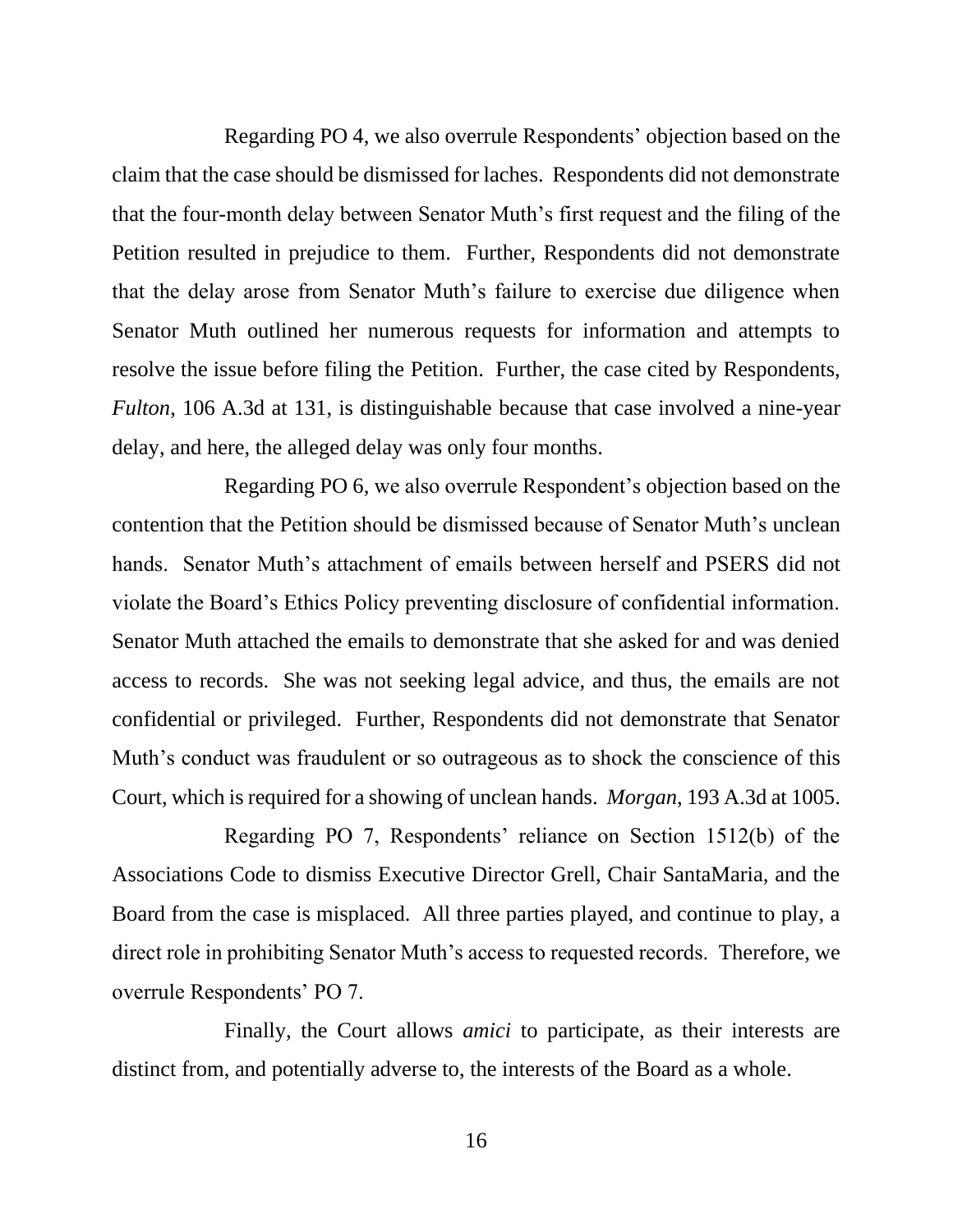Based on the foregoing, Respondents' Preliminary Objections are overruled, and Respondents are directed to file an Answer to Senator Muth's Petition within 30 days of the date of the attached Order.

# MICHAEL H. WOJCIK, Judge

President Judge Cohn Jubelirer did not participate in the decision of this case. Judge Wallace did not participate in the decision of this case.